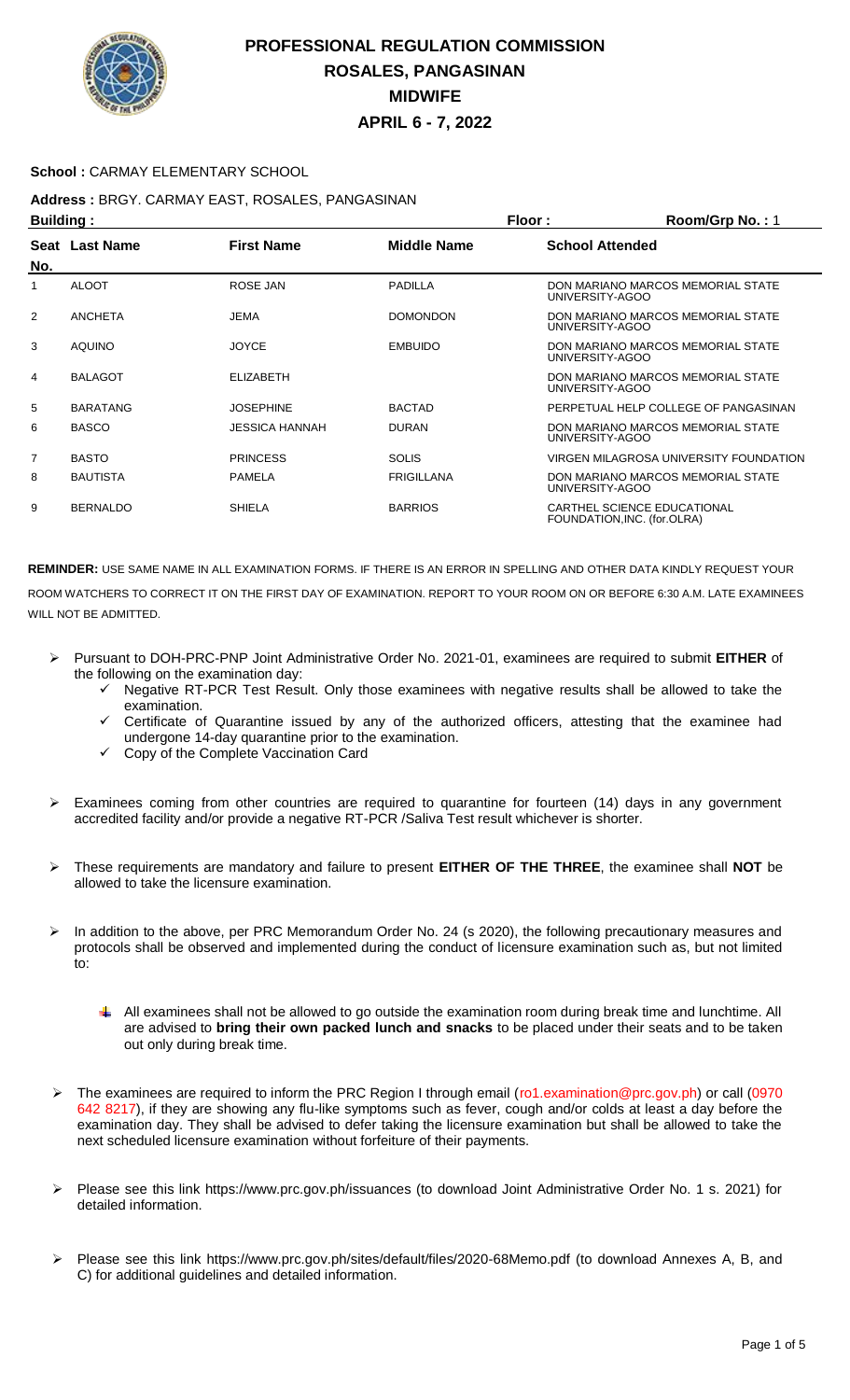

#### **School :** CARMAY ELEMENTARY SCHOOL

## **Address :** BRGY. CARMAY EAST, ROSALES, PANGASINAN

| <b>Building:</b> |                  |                   |                | Floor:<br>Room/Grp No.: 2                             |
|------------------|------------------|-------------------|----------------|-------------------------------------------------------|
|                  | Seat Last Name   | <b>First Name</b> | Middle Name    | <b>School Attended</b>                                |
| No.              |                  |                   |                |                                                       |
| 1                | <b>BRIONES</b>   | <b>JEANNETTE</b>  | <b>BELENO</b>  | THE GOOD SAMARITAN COLLEGES-CABANATUAN<br><b>CITY</b> |
| 2                | <b>CASACLANG</b> | APRILYN           | <b>ORIO</b>    | PERPETUAL HELP COLLEGE OF PANGASINAN                  |
| 3                | <b>CENDAÑA</b>   | KANEZHA MAY       |                | DON MARIANO MARCOS MEMORIAL STATE<br>UNIVERSITY-AGOO  |
| 4                | <b>DACDAC</b>    | EPRIL             | ABARRA         | <b>GREAT PLEBEIAN COLLEGE</b>                         |
| 5                | <b>DANUYA</b>    | <b>JOANA MAY</b>  | <b>DACANAY</b> | DON MARIANO MARCOS MEMORIAL STATE<br>UNIVERSITY-AGOO  |
| 6                | <b>DAZ</b>       | <b>KAREN JOY</b>  | <b>ANCIADO</b> | DON MARIANO MARCOS MEMORIAL STATE<br>UNIVERSITY-AGOO  |
| 7                | <b>DECANO</b>    | ANALYN            | DANGLA         | LYCEUM NORTHWESTERN UNIVERSITY-<br>DAGUPAN CITY       |
| 8                | <b>DEL MONTE</b> | RACHEL ANN        | ALESTA         | DON MARIANO MARCOS MEMORIAL STATE<br>UNIVERSITY-AGOO  |
| 9                | <b>DIMAYA</b>    | <b>IRENE</b>      | <b>AQUINO</b>  | URDANETA CITY UNIVERSITY (CCU)                        |
|                  |                  |                   |                |                                                       |

- Pursuant to DOH-PRC-PNP Joint Administrative Order No. 2021-01, examinees are required to submit **EITHER** of the following on the examination day:
	- Negative RT-PCR Test Result. Only those examinees with negative results shall be allowed to take the examination.
	- $\checkmark$  Certificate of Quarantine issued by any of the authorized officers, attesting that the examinee had undergone 14-day quarantine prior to the examination.
	- $\checkmark$  Copy of the Complete Vaccination Card
- $\triangleright$  Examinees coming from other countries are required to quarantine for fourteen (14) days in any government accredited facility and/or provide a negative RT-PCR /Saliva Test result whichever is shorter.
- These requirements are mandatory and failure to present **EITHER OF THE THREE**, the examinee shall **NOT** be allowed to take the licensure examination.
- In addition to the above, per PRC Memorandum Order No. 24 (s 2020), the following precautionary measures and protocols shall be observed and implemented during the conduct of licensure examination such as, but not limited to:
	- All examinees shall not be allowed to go outside the examination room during break time and lunchtime. All are advised to **bring their own packed lunch and snacks** to be placed under their seats and to be taken out only during break time.
- The examinees are required to inform the PRC Region I through email (ro1.examination@prc.gov.ph) or call (0970 642 8217), if they are showing any flu-like symptoms such as fever, cough and/or colds at least a day before the examination day. They shall be advised to defer taking the licensure examination but shall be allowed to take the next scheduled licensure examination without forfeiture of their payments.
- Please see this link https://www.prc.gov.ph/issuances (to download Joint Administrative Order No. 1 s. 2021) for detailed information.
- Please see this link https://www.prc.gov.ph/sites/default/files/2020-68Memo.pdf (to download Annexes A, B, and C) for additional guidelines and detailed information.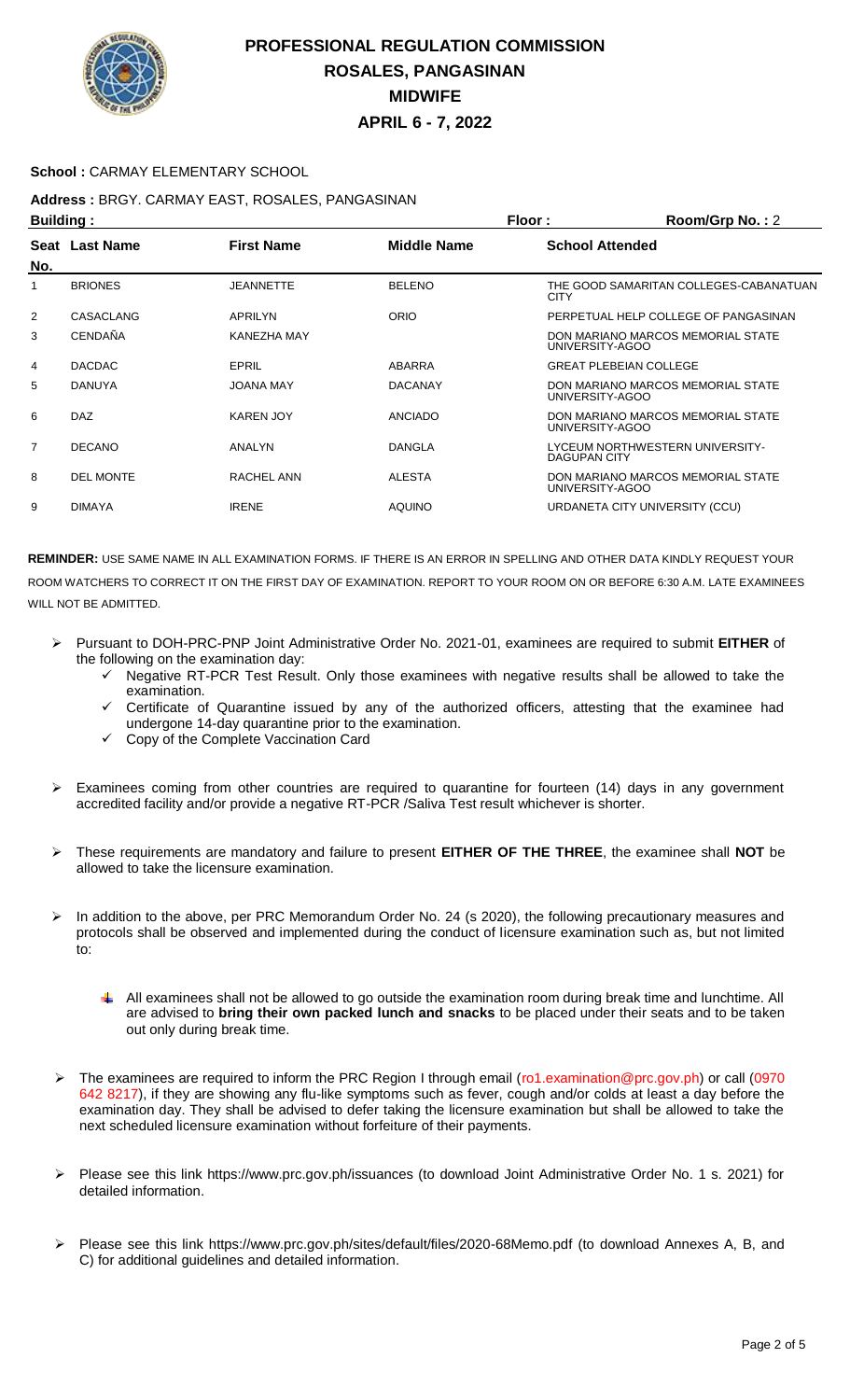

### **School :** CARMAY ELEMENTARY SCHOOL

## **Address :** BRGY. CARMAY EAST, ROSALES, PANGASINAN

| <b>Building:</b> |                 |                        |                    | Floor:                         | Room/Grp No.: 3                        |
|------------------|-----------------|------------------------|--------------------|--------------------------------|----------------------------------------|
| No.              | Seat Last Name  | <b>First Name</b>      | <b>Middle Name</b> | <b>School Attended</b>         |                                        |
|                  | <b>DIMAYA</b>   | <b>KIMBERLY</b>        | <b>AQUINO</b>      | URDANETA CITY UNIVERSITY (CCU) |                                        |
| 2                | <b>DONGLON</b>  | <b>LYN ROSE</b>        | ABAYA              | UNIVERSITY-AGOO                | DON MARIANO MARCOS MEMORIAL STATE      |
| 3                | <b>FLORENDO</b> | ZHYRA GAYLE CONSUELO   | <b>BELEN</b>       | UNIVERSITY-AGOO                | DON MARIANO MARCOS MEMORIAL STATE      |
| 4                | <b>GALISTE</b>  | <b>APRIL MAE</b>       | <b>SALDUA</b>      | UNIVERSITY-AGOO                | DON MARIANO MARCOS MEMORIAL STATE      |
| 5                | <b>GARCIA</b>   | <b>CHRISTINE LEZZX</b> | MASI               | <b>CITY</b>                    | THE GOOD SAMARITAN COLLEGES-CABANATUAN |
| 6                | <b>GRACIAS</b>  | <b>MARIA CHELSEA</b>   | <b>RAMOS</b>       | UNIVERSITY-AGOO                | DON MARIANO MARCOS MEMORIAL STATE      |
| 7                | <b>HALOG</b>    | ARLYN                  | CARPIO             | UNIVERSITY-AGOO                | DON MARIANO MARCOS MEMORIAL STATE      |
| 8                | <b>HALOG</b>    | <b>DONNA MAE</b>       | VILLANUEVA         | UNIVERSITY-AGOO                | DON MARIANO MARCOS MEMORIAL STATE      |
| 9                | <b>JACLA</b>    | <b>BERNADETTE</b>      | <b>BERNAS</b>      | UNIVERSITY-AGOO                | DON MARIANO MARCOS MEMORIAL STATE      |

- Pursuant to DOH-PRC-PNP Joint Administrative Order No. 2021-01, examinees are required to submit **EITHER** of the following on the examination day:
	- Negative RT-PCR Test Result. Only those examinees with negative results shall be allowed to take the examination.
	- Certificate of Quarantine issued by any of the authorized officers, attesting that the examinee had undergone 14-day quarantine prior to the examination.
	- Copy of the Complete Vaccination Card
- Examinees coming from other countries are required to quarantine for fourteen (14) days in any government accredited facility and/or provide a negative RT-PCR /Saliva Test result whichever is shorter.
- These requirements are mandatory and failure to present **EITHER OF THE THREE**, the examinee shall **NOT** be allowed to take the licensure examination.
- In addition to the above, per PRC Memorandum Order No. 24 (s 2020), the following precautionary measures and protocols shall be observed and implemented during the conduct of licensure examination such as, but not limited to:
	- ÷ All examinees shall not be allowed to go outside the examination room during break time and lunchtime. All are advised to **bring their own packed lunch and snacks** to be placed under their seats and to be taken out only during break time.
- The examinees are required to inform the PRC Region I through email (ro1.examination@prc.gov.ph) or call (0970 642 8217), if they are showing any flu-like symptoms such as fever, cough and/or colds at least a day before the examination day. They shall be advised to defer taking the licensure examination but shall be allowed to take the next scheduled licensure examination without forfeiture of their payments.
- Please see this link https://www.prc.gov.ph/issuances (to download Joint Administrative Order No. 1 s. 2021) for detailed information.
- Please see this link https://www.prc.gov.ph/sites/default/files/2020-68Memo.pdf (to download Annexes A, B, and C) for additional guidelines and detailed information.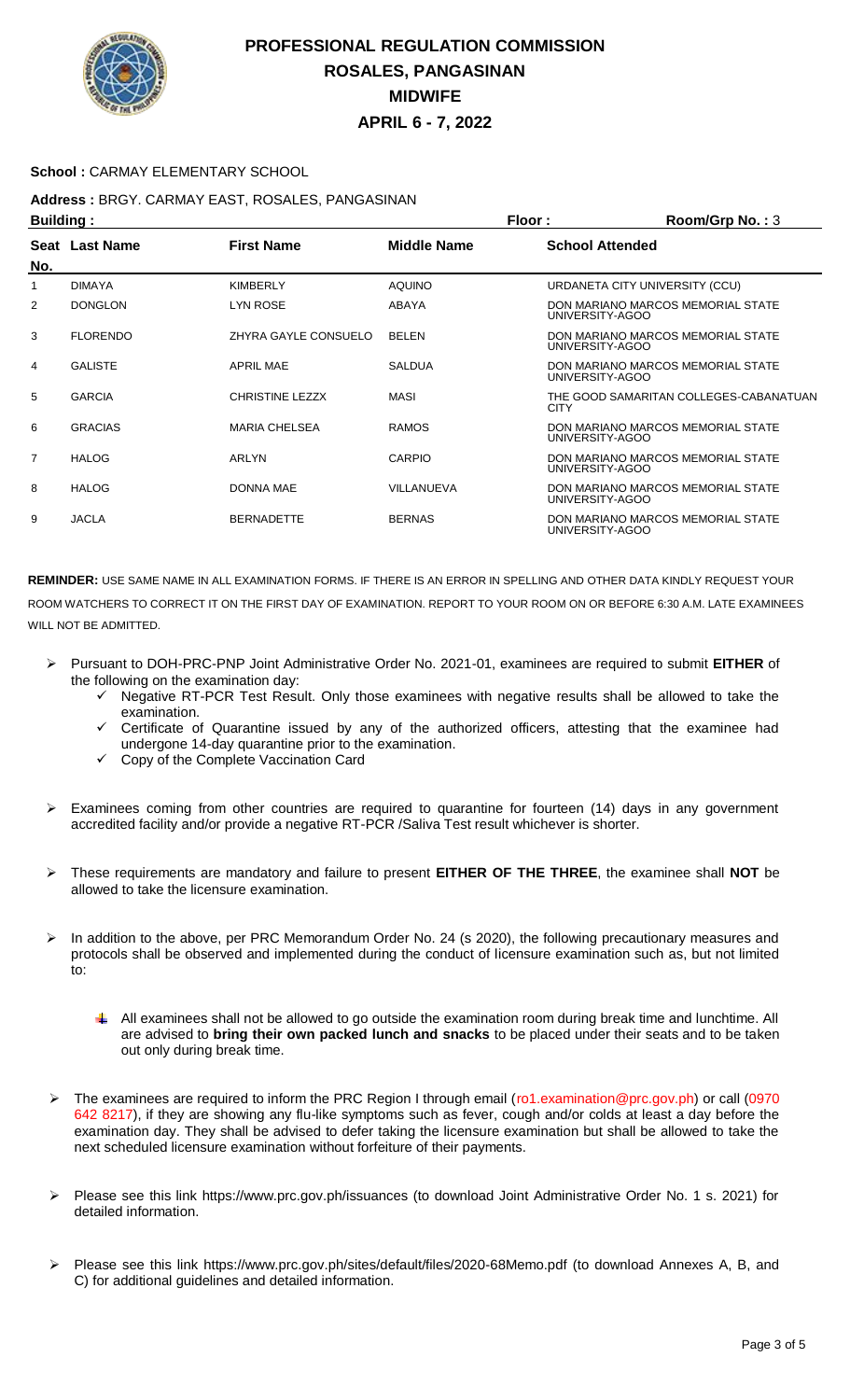

### **School :** CARMAY ELEMENTARY SCHOOL

## **Address :** BRGY. CARMAY EAST, ROSALES, PANGASINAN

| <b>Building:</b> |                  |                    |                 | Floor:                      | Room/Grp No.: 4                      |
|------------------|------------------|--------------------|-----------------|-----------------------------|--------------------------------------|
| Seat<br>No.      | <b>Last Name</b> | <b>First Name</b>  | Middle Name     | <b>School Attended</b>      |                                      |
|                  | <b>MAMARIL</b>   | <b>JERINNE</b>     | <b>MADRIAGA</b> | UNIVERSITY-AGOO             | DON MARIANO MARCOS MEMORIAL STATE    |
| 2                | <b>MARCIAL</b>   | <b>JOYCE</b>       | <b>DELMENDO</b> | UNIVERSITY-AGOO             | DON MARIANO MARCOS MEMORIAL STATE    |
| 3                | <b>OLIGARIO</b>  | MILA               | <b>SANTOS</b>   |                             | URDANETA CITY UNIVERSITY (CCU)       |
| 4                | PADILLA          | <b>JOEBERT</b>     | <b>JACLA</b>    | UNIVERSITY-AGOO             | DON MARIANO MARCOS MEMORIAL STATE    |
| 5                | PATUNGAN         | <b>ROWENA</b>      | <b>MAMARIL</b>  |                             | PERPETUAL HELP COLLEGE OF PANGASINAN |
| 6                | QUINDARA         | <b>JINGJING</b>    | <b>MICU</b>     |                             | LYCEUM OF NORTHERN LUZON             |
| 7                | <b>REYES</b>     | <b>DESIREE ANN</b> | <b>VIERNES</b>  |                             | LYCEUM OF NORTHERN LUZON             |
| 8                | <b>SABORBORO</b> | <b>NYMPHA</b>      | <b>CARIAGA</b>  | FOUNDATION, INC. (for.OLRA) | CARTHEL SCIENCE EDUCATIONAL          |
| 9                | <b>SANCHEZ</b>   | RHONA LYN          | <b>RIMANDO</b>  | UNIVERSITY-AGOO             | DON MARIANO MARCOS MEMORIAL STATE    |

- Pursuant to DOH-PRC-PNP Joint Administrative Order No. 2021-01, examinees are required to submit **EITHER** of the following on the examination day:
	- $\checkmark$  Negative RT-PCR Test Result. Only those examinees with negative results shall be allowed to take the examination.
	- $\checkmark$  Certificate of Quarantine issued by any of the authorized officers, attesting that the examinee had undergone 14-day quarantine prior to the examination.
	- $\checkmark$  Copy of the Complete Vaccination Card
- Examinees coming from other countries are required to quarantine for fourteen (14) days in any government accredited facility and/or provide a negative RT-PCR /Saliva Test result whichever is shorter.
- These requirements are mandatory and failure to present **EITHER OF THE THREE**, the examinee shall **NOT** be allowed to take the licensure examination.
- $\triangleright$  In addition to the above, per PRC Memorandum Order No. 24 (s 2020), the following precautionary measures and protocols shall be observed and implemented during the conduct of licensure examination such as, but not limited to:
	- $\downarrow$  All examinees shall not be allowed to go outside the examination room during break time and lunchtime. All are advised to **bring their own packed lunch and snacks** to be placed under their seats and to be taken out only during break time.
- The examinees are required to inform the PRC Region I through email (ro1.examination@prc.gov.ph) or call (0970 642 8217), if they are showing any flu-like symptoms such as fever, cough and/or colds at least a day before the examination day. They shall be advised to defer taking the licensure examination but shall be allowed to take the next scheduled licensure examination without forfeiture of their payments.
- Please see this link https://www.prc.gov.ph/issuances (to download Joint Administrative Order No. 1 s. 2021) for detailed information.
- Please see this link https://www.prc.gov.ph/sites/default/files/2020-68Memo.pdf (to download Annexes A, B, and C) for additional guidelines and detailed information.